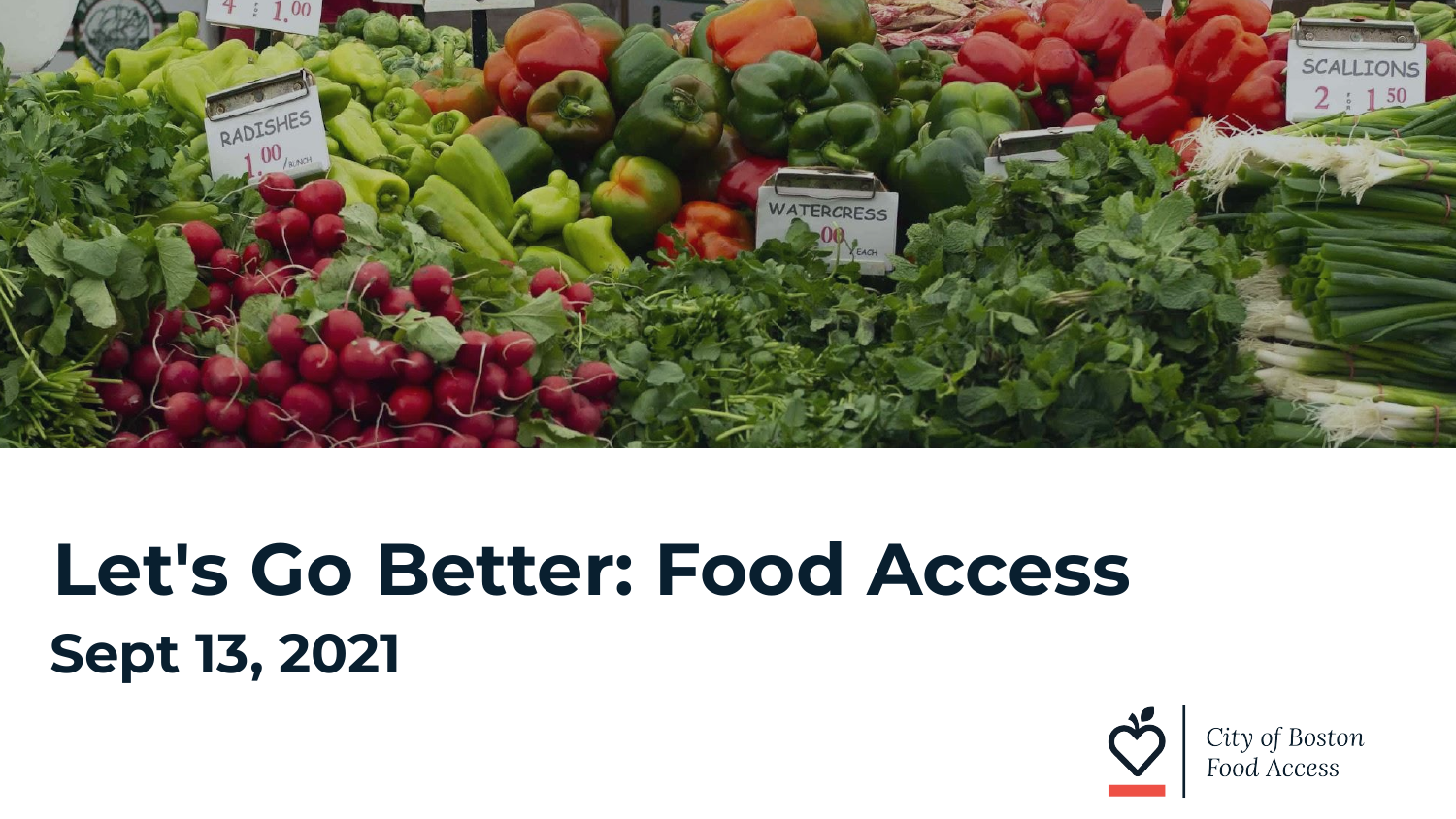## **The American Rescue Plan Act (ARPA)** is an economic stimulus bill signed by President Joe Biden on March 11, 2021 to speed up the United States' recovery from the economic and health effects of the COVID-19 pandemic and the ongoing recession.

**Our goal for today:** Co-create a list of 12 food actionable funding recommendations to be presented to the Mayor's Office and the Equitable Recovery Taskforce.

**Our Road map:** Mayor's Food Access Agenda 2021

**Our guiding principles:** *Dignity, Agency, and Equity.* 

**Our Philosophy:** Transparency and inclusivity

#### **Our timeline:**

- **● Sep 13th:** CBO's Meeting
- **● End September:** Gather feedback from CBOs, plan agenda and outreach strategy for the community meetings in October.
- **Week October 18:** two open community meetings hosted in different languages
- **October 29:** Submit the information gathered during the meetings to the Equitable Recovery Taskforce

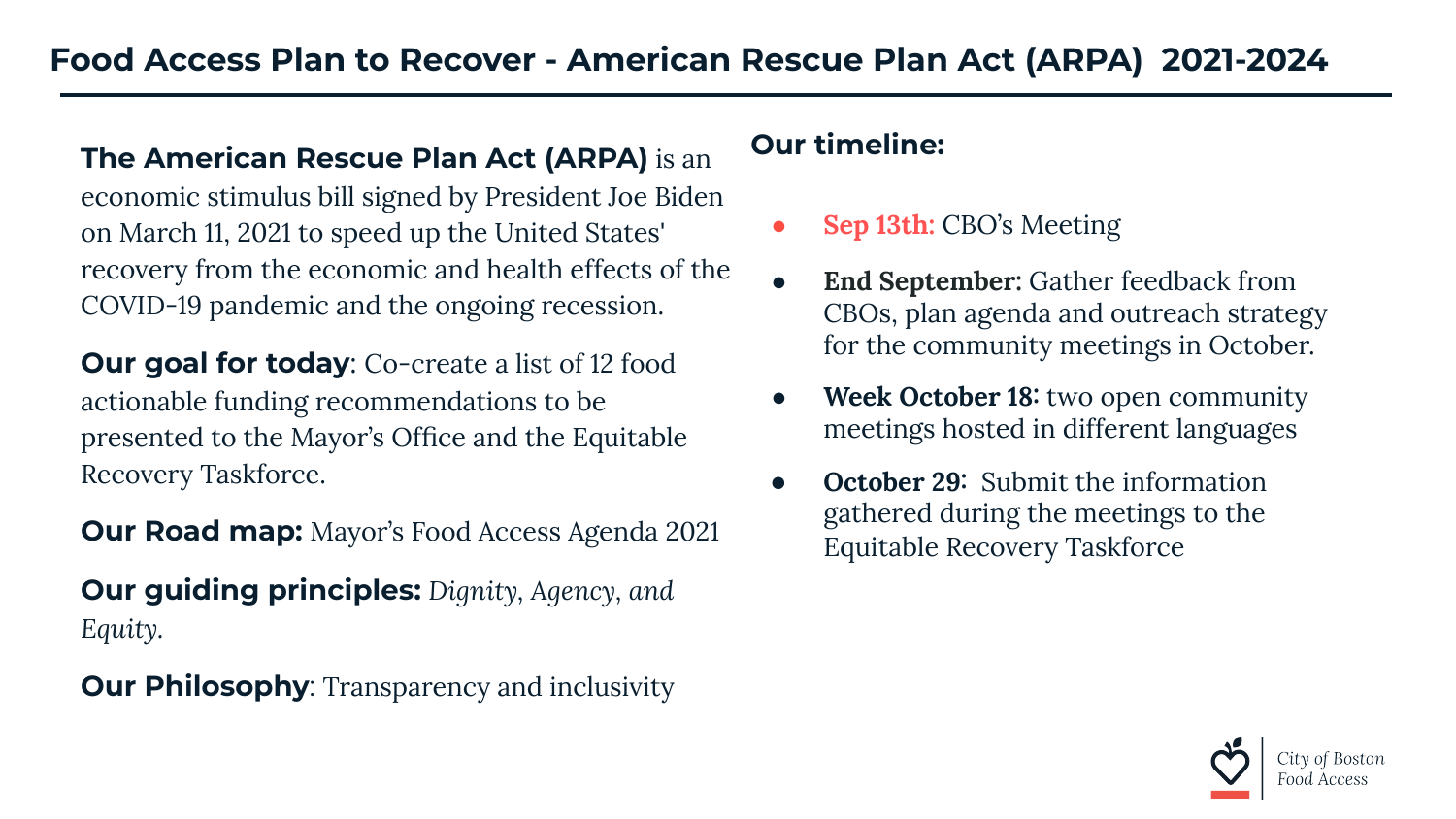### **Emergency Investment: ~\$27 million**

- **●** Youth Meal Sites (City): **\$300,000**
- **●** Adults Meal Sites (CARES Act): **\$500,000**
- **●** Emergency Feeding program: (CARES Act): **\$5 million**
- Food Access Local Supply (CARES Act): **1.3 million**
- **●** Boston Resiliency Fund**: \$19.88 million**
- **●** Miscellaneous: staff capacity, outreach, support, transportation (OFA) **:\$250,00**

#### **Recovery Investments : \$2.5 million**

- **●** Farmers Market Coupons (CARES Act)**: \$500,000**
- Food Sovereignty Grants (ARPA) **\$300,000**
- Culturally Relevant Food Distribution at No Cost RFP (ARPA)**: \$90,000**
- Equity in Food Access**: \$1 million** (ARPA): This grant will fund community-based solutions to foster a more just food system in Boston.
- Safety Net De-stigmatization and Outreach **\$1.1 million** (ARPA): This grant seeks to increase use, awareness and decrease stigma.
- Food resources ChatBot: Connect residents with safety net and emergency programs.
- Food Donation platform: Connect with surplus food and reduce waste
- Citywide outreach & education campaign